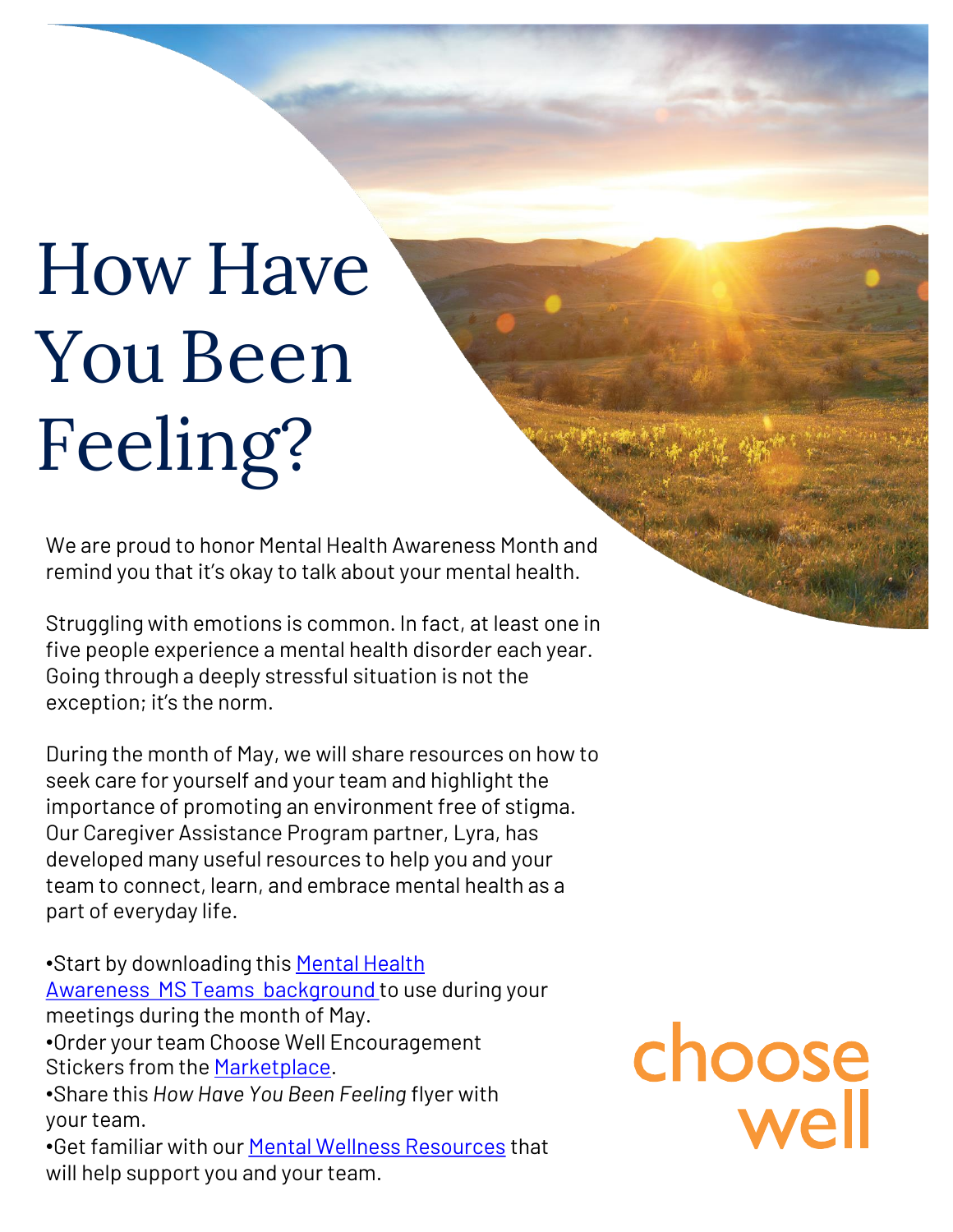#### "Let's Talk" *How to ensure that No One Cares Alone*

How do you know when you, a family member, or a team member needs mental wellness support? Feelings and thoughts can be tough to talk about, and, for most people, mental health is a bit of a mystery.

Unfortunately, mental health remains a taboo topic for many people, especially at work. The fear of saying the wrong thing or making someone uncomfortable can deter people from mentioning what they are experiencing. And of course, there's the most common barrier: stigma negative attitudes toward emotional struggle, including the incorrect belief that people experiencing challenges must have some flaw, weakness, or shameful inability to manage their emotions. *In fact, a study by the National Alliance on Mental Illness found that stigma associated with mental health prevents 80 percent of workers from accessing the care they need.*

Many people also assume that mental health difficulties affect only a small percentage of the population, and that expert support is relevant only if you're diagnosed with a mental illness, like an anxiety disorder or depression. These beliefs can lead people to wait until they are experiencing significant difficulty, or even a crisis, before getting help. We can all do our part to help eliminate stigma, normalize talking about mental wellness, and ensure that No One Cares Alone. If you, a family member or a member of your team is struggling with a life transition or feeling anxious, down, or even hopeless, we have many sensitive, confidential resources available —without shame or blame.



**Suicide Prevention Training for Caregivers [1.LIVE via MS Teams:](https://nam11.safelinks.protection.outlook.com/?url=https%3A%2F%2Fwww.signupgenius.com%2Fgo%2F904084fafab2aa6fb6-caregiver&data=04%7C01%7CMandi.Ucab%40providence.org%7Cf78e3c7c09c54e1d0e6208d9eda5b237%7C2e3190869a2646a3865f615bed576786%7C0%7C0%7C637802118176839122%7CUnknown%7CTWFpbGZsb3d8eyJWIjoiMC4wLjAwMDAiLCJQIjoiV2luMzIiLCJBTiI6Ik1haWwiLCJXVCI6Mn0%3D%7C3000&sdata=8SvUdlo1s1AW7A4n0N2gxWxMn2daYVWmYPFk1qjXOyw%3D&reserved=0)** An interactive presentation with discussion and opportunity for Q &A **[2.On-Demand Module via Virgin Pulse](https://app.member.virginpulse.com/#/benefits/programs/22410):** A self-paced, online version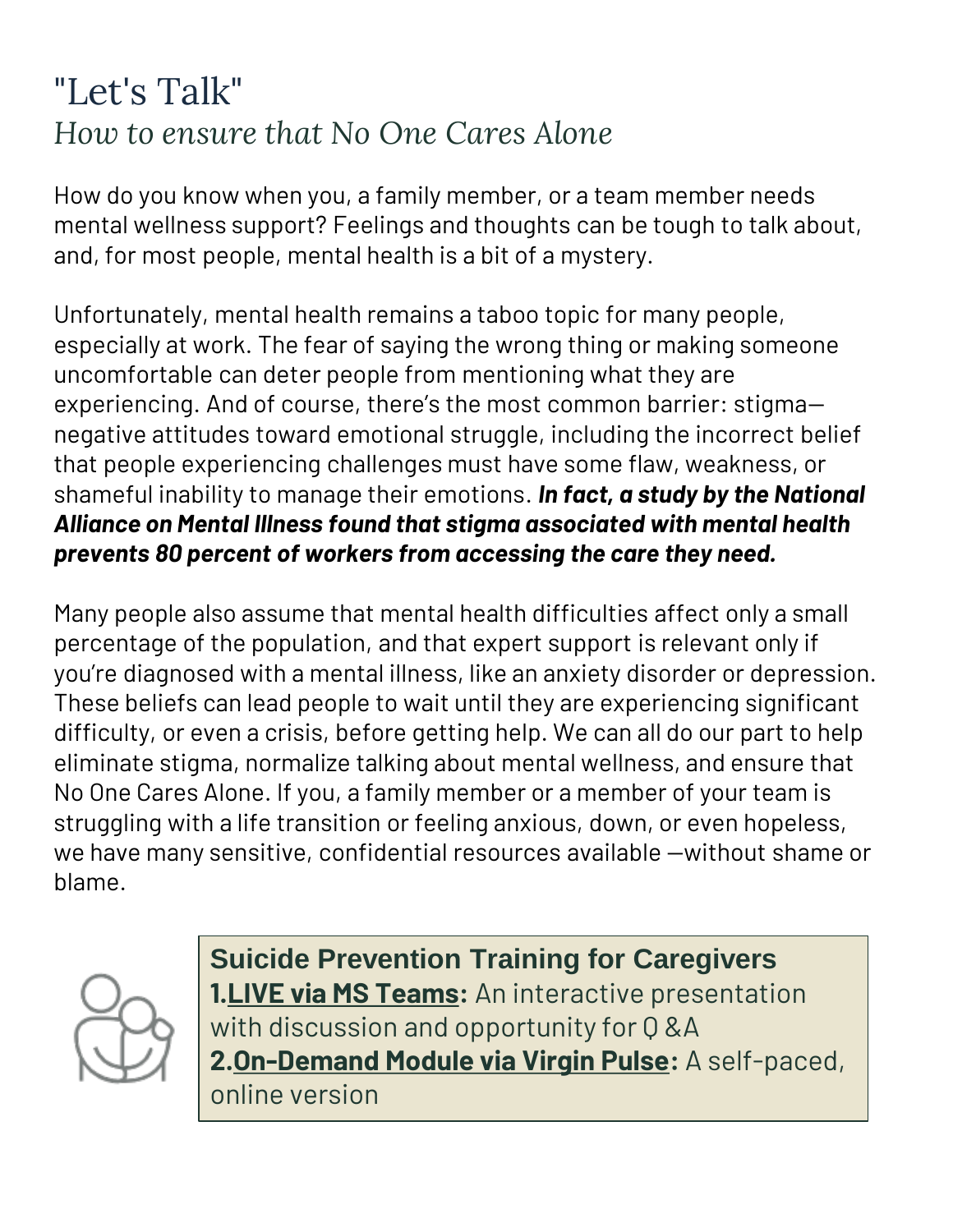### 10 Myths About Mental Health

- **Myth #1: It's Uncommon to Struggle.** Mental health struggles are a common part of the human condition. Nearly 20% of people in the U.S. suffer from anxiety, and more than 8% experienced an episode of major depression in 2020 (and this was before the pandemic)
- **Myth #2: Mental health struggles are inevitable, so there's nothing you can do.** Although it's human to struggle at times, you don't have to suffer. If what you're experiencing is keeping you from fulfilling your goals or functioning in daily life, there are effective solutions. For some, professional mental health care is part of the solution. For others, self-care and coping skills can be equally effective.
- **Myth #3: People should be able to handle mental health issues on their own.** Just as you would seek care from a physician for a physical ailment, you should have the same expectation around receiving treatment for a mental health concern. In reality, a wealth of support exists to help you feel better.
- **Myth #4: People with strong support networks don't need therapy.** Therapists provide a different kind of support than friends or family. Both contribute to positive mental health, but in different ways. Professional mental health support is confidential, objective, and skilled.
- **Myth #5: Mental health disorders are a sign of weakness or lack of willpower.** Mental health disorders are medical conditions, just like diabetes, heart disease, and other physical health problems. They are caused by a variety of factors, including genetics, environment, and life experiences like trauma. Managing a mental health condition requires strength and resilience.



Stigma can be deeply harmful. Continued stigma causes people to needlessly suffer in silence. These myths may help you to reduce and address stigma with your team.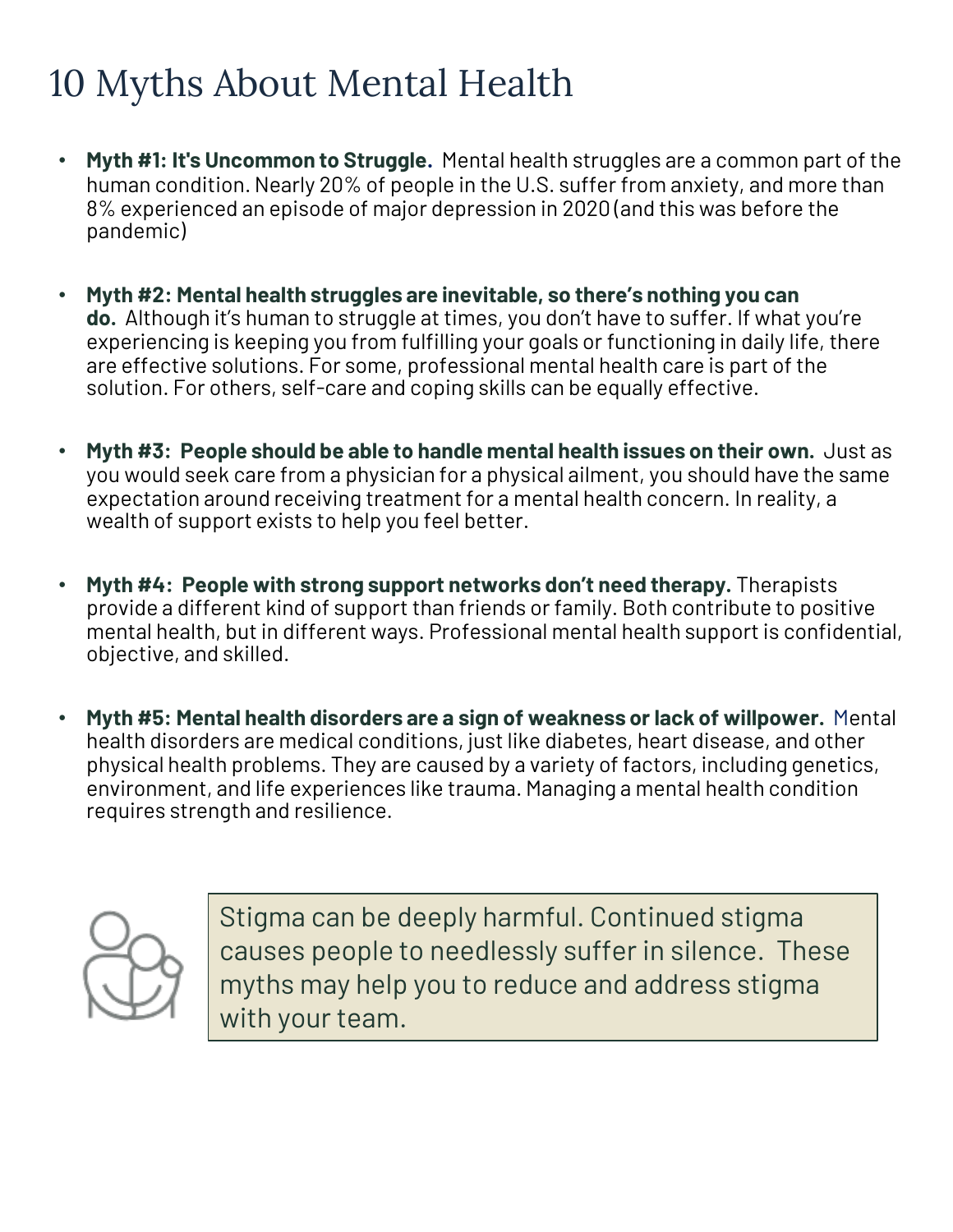### 10 Myths About Mental Health

- **Myth #6: Mental health treatments don't work.** Research has disproven this myth about mental health. Therapies like Cognitive Behavioral Therapy (CBT), Dialectical Behavior Therapy (DBT), and Interpersonal Therapy have undergone extensive research and proven effective in helping people improve and ultimately recover from mental health conditions. Research has shown that, by itself, talk therapy can be more effective than medication, and the combination of both is most effective in the treatment of certain mental health concerns.
- **Myth #7: People with mental illness are dangerous.** Sensationalized stories in the media contribute to this mental health myth. But research shows most people with mental health disorders are not violent. In fact, people with severe mental illnesses are 10 times more likely to be victimized than the rest of the population, rather than be perpetrators.
- **Myth #8: Mental health care is only for people with severe problems.** Everyone has mental health; that is—psychological, social and behavioral well-being— even if they don't have a diagnosable mental health condition. For those who have been diagnosed with severe conditions, there is no substitute for treatment from a licensed care provider. But even if you're experiencing milder struggles, you can still benefit from mental health support. If therapy isn't the right fit for you, there are many ways to bolster your mental health, such as mental health coaching, selfcare apps, and healthy lifestyle habits (like sleep patterns, exercise, and social support).
- **Myth #9: People with mental health conditions can't be successful at work.** While people with severe mental illnesses are less likely to work than those with milder forms of illness, most people with mental health concerns are in fact employed. More than 1/3 of people with serious mental health conditions also work. Most people with mental health conditions want to work, and research shows doing so can improve their health and quality of life.
- **Myth #10: Children and teens don't have mental health needs.** Mental health disorders are easy to overlook in children and teens, but even young kids can show symptoms. A study by JAMA Pediatrics shows half of all mental illnesses develop by the mid-teens, and three-quarters appear by the mid-20s. Only half of these young people get the treatment they need. Getting help early on may reduce the severity of the illness and minimize the risk of secondary problems like substance abuse and trouble in school.



We encourage you to find time in your day to look inward and acknowledge *[How You Have Been Feeling.](https://www.mychoosewell.org/~/resources/mental-wellness-resources/)* Learn about the free and confidential mental wellness resources available to support you and your family members.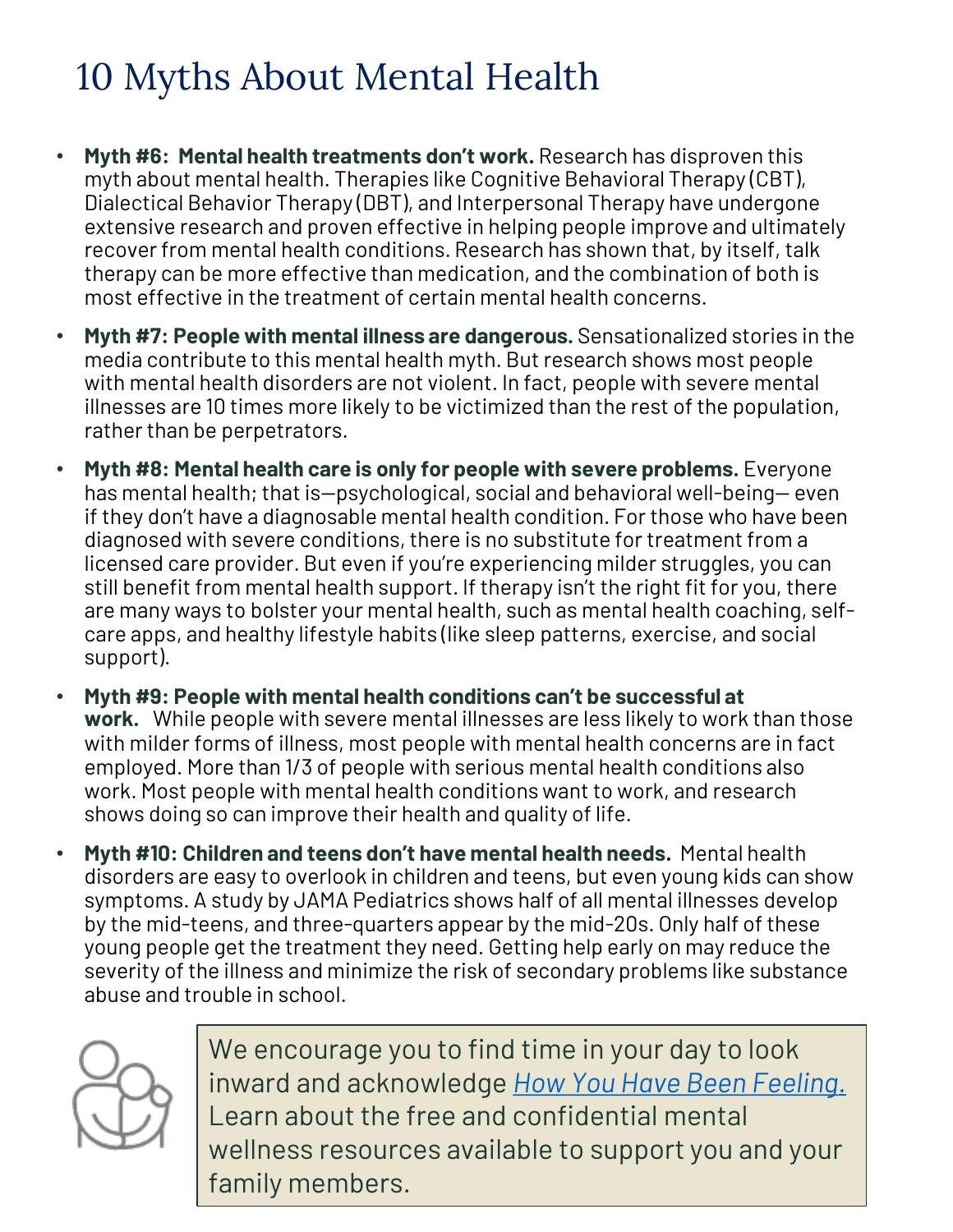#### 3 Things You Can Do To Reduce Stigma In The Workplace

- **It starts with empathy-driven leadership.** Managers can demonstrate empathy and reduce stigma by recognizing that productivity is impacted by distressing circumstances—and that's okay. Respond compassionately by offering flexibility to meet personal obligations. Share mental health awareness campaigns, trainings, or workshops that educate caregivers about mental health, and encourage them to seek support when they need it. Such actions signal that vulnerability is a strength and helps combat beliefs people may have about mental health as unknown or scary.
- **It's important to model healthy behaviors, too.** By doing so, our core leaders can create a space where caregivers feel comfortable and more willing to disclose their struggle, which can ultimately help them get connected to help sooner. This kind of sharing isn't about disclosing intimate or personal details, but more about letting people know it's okay to prioritize their well-being. For example, you might consider emphasizing what you've done to ensure good self- care.
- **Keep conversations open, transparent, and shame-free.** When leaders talk openly about their mental well-being, they send a powerful message to caregivers that they are welcome to discuss their own challenges. Research shows that this type of authentic leadership builds trust and improves performance. Below are a few ways to remove shame from conversations:
	- Talk about the full range of mental health challenges
	- Check in with your teams regularly
	- Choose person-centered language (for example refrain from using the word "addict" and instead use "person with a substance use disorder")
	- Avoid phrases that reinforce stigma
	- Respond quickly to inappropriate remarks



Core Leaders can be a powerful force in overcoming mental health stigma, and the rewards for doing so are great.